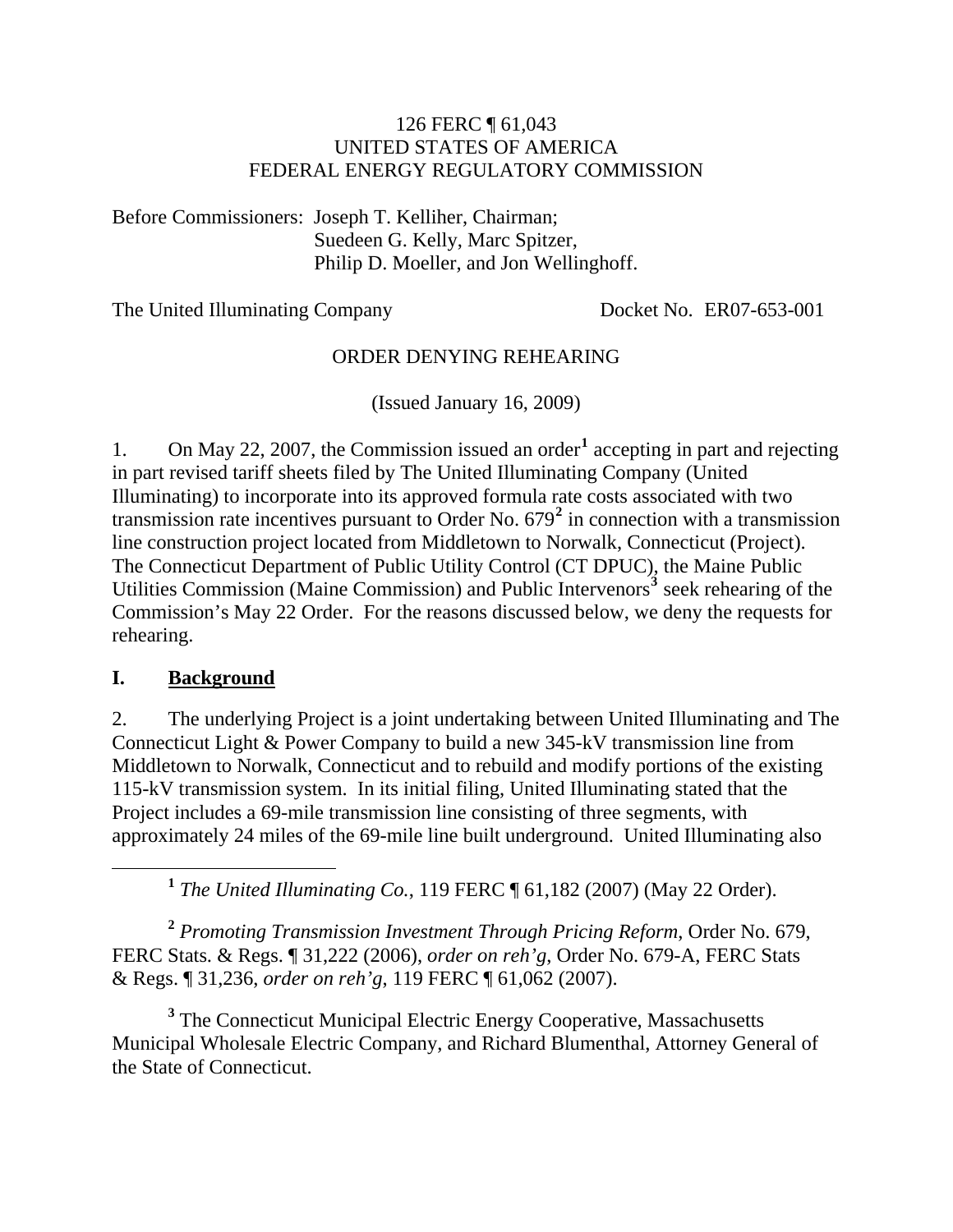stated that the Project includes construction of related switching stations and substations that will use several advanced technologies, including underground 345-kV cross-linked polyethylene cable (XLPE). United Illuminating stated that the total cost of the Project is estimated to be \$1.3 billion. United Illuminating will own 20 percent of the Project, with its share of the costs totaling between \$230 and \$260 million, which will be more than triple its current net transmission plant. United Illuminating stated that the Project is intended to help reduce dependence on reliability must run contracts, the costs of running uneconomic generation, and congestion costs, by providing additional import capability in the southwest Connecticut region.**<sup>4</sup>**

3. In the May 22 Order, the Commission accepted, pursuant to Federal Power Act  $(FPA)$  sections  $205^5$  $205^5$  $205^5$  and  $219^6$  $219^6$  a revised tariff sheet<sup>[7](#page-1-2)</sup> to incorporate into United Illuminating's approved formula rate costs associated with two transmission rate incentives under Order No. 679. Specifically, the Commission granted a 50 basis point return on equity (ROE) incentive adder for the use of advanced transmission technologies only for the costs associated with, and electrically necessary to support, the underground XLPE cable portion of the Project. Additionally, the Commission granted United Illuminating's request for recovery of 100 percent Construction Work in Progress (CWIP) in rate base for the entire Project. The Commission noted that the two incentives achieved different purposes, and thus the application of the ROE incentive to the advanced technologies portion of the Project did not preclude the application of the CWIP incentive to the Project as a whole.**[8](#page-1-3)** The Commission found that some of the technologies that United Illuminating planned to use for the Project are advanced and will increase the capacity, efficiency or reliability of the new transmission facilities. The Commission stated that the ROE incentive is intended to encourage such technologies in

**5** 16 U.S.C. § 824d (2006).

**6** 16 U.S.C. § 824s (2006).

<span id="page-1-3"></span><span id="page-1-2"></span><span id="page-1-1"></span><span id="page-1-0"></span><sup>7</sup> Revised Sheet No. 3441 to ISO New England Inc.'s FERC Electric Tariff No. 3 (Schedule 21-UI).

**8** May 22 Order, 119 FERC ¶ 61,182 at P 54.

**<sup>4</sup>** May 22 Order, 119 FERC ¶ 61,182 at P 4 (citing *PSEG Power Connecticut, LLC*, 110 FERC ¶ 61,120, at P 19, *order on reh'g*, 110 FERC ¶ 61,441, *reh'g denied,* 113 FERC ¶ 61,210 (2005); *Devon Power, LLC*, 109 FERC ¶ 61,154, at P 65 (2004), *order on reh'g,* 110 FERC ¶ 61,313, *order on reh'g*, 110 FERC ¶ 61,315 (2005)).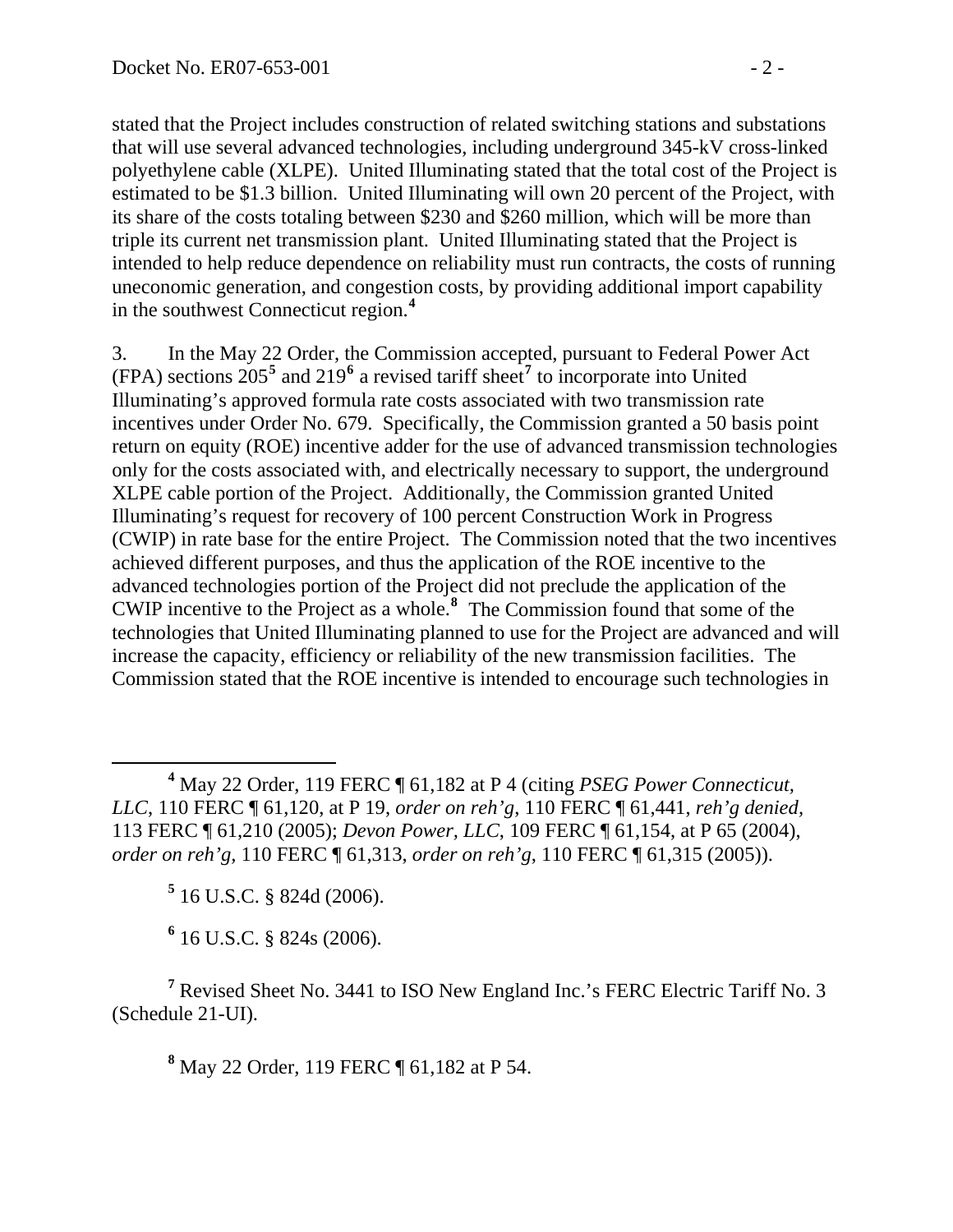accordance with section 219 and Order No. 679.**[9](#page-2-0)** In contrast, the CWIP incentive will alleviate cash flow deficiencies in order to assist in the financing of the entire Project.**[10](#page-2-1)**

### **II. Requests for rehearing**

4. CT DPUC and the Public Intervenors (collectively, Parties) filed requests for rehearing on June 21, 2007. The Maine Commission filed a request for rehearing on June 22, 2007. United Illuminating and the Maine Commission filed answers.

### **III. Discussion**

## **A. Procedural Matters**

5. The Maine Commission's June 22, 2007 request for rehearing is denied as untimely. The deadline to file requests for rehearing of the May 22 Order was June 21, 2007. We cannot extend the rehearing deadline because it is statutory under FPA section 313(a), 16 U.S.C. 825 $\frac{1}{2}$ (a) (2006).<sup>[11](#page-2-2)</sup> However, we note that the issues raised by the Maine Commission are also raised by CT DPUC, and they are addressed below. In addition, Rule 713(d) of the Commission's Rules of Practice and Procedure, 18 C.F.R. § 385.713(d) (2008), prohibits answers to requests for rehearing. Accordingly, we reject United Illuminating's and the Maine Commission's answers.

### **B. Discussion**

## **1. 100 Percent CWIP Not Justified**

## **a. Request for Rehearing**

6. CT DPUC argues that the Commission has exaggerated United Illuminating's financial distress. It argues that in Moody's credit rating downgrade of United Illuminating, Moody's reported a stable rating outlook for United Illuminating that reflected its relatively low-risk transmission profile. CT DPUC also notes that United Illuminating has not demonstrated any difficulty in obtaining credit and that United Illuminating entered into a revolving credit agreement for \$175 million on December 22, 2006, and reduced its Net Long Term Debt from \$420.5 million to \$346.5 million during

**<sup>9</sup>** *Id*. P 78.

 $10$  *Id.* P 61.

<span id="page-2-2"></span><span id="page-2-1"></span><span id="page-2-0"></span>**<sup>11</sup>** *E.g., California Independent System Operator Corp*., 119 FERC ¶ 61,076, at P 336 (2007); *Eastern Hydroelectric Corp*., 117 FERC 61,304, at P 5 (2006).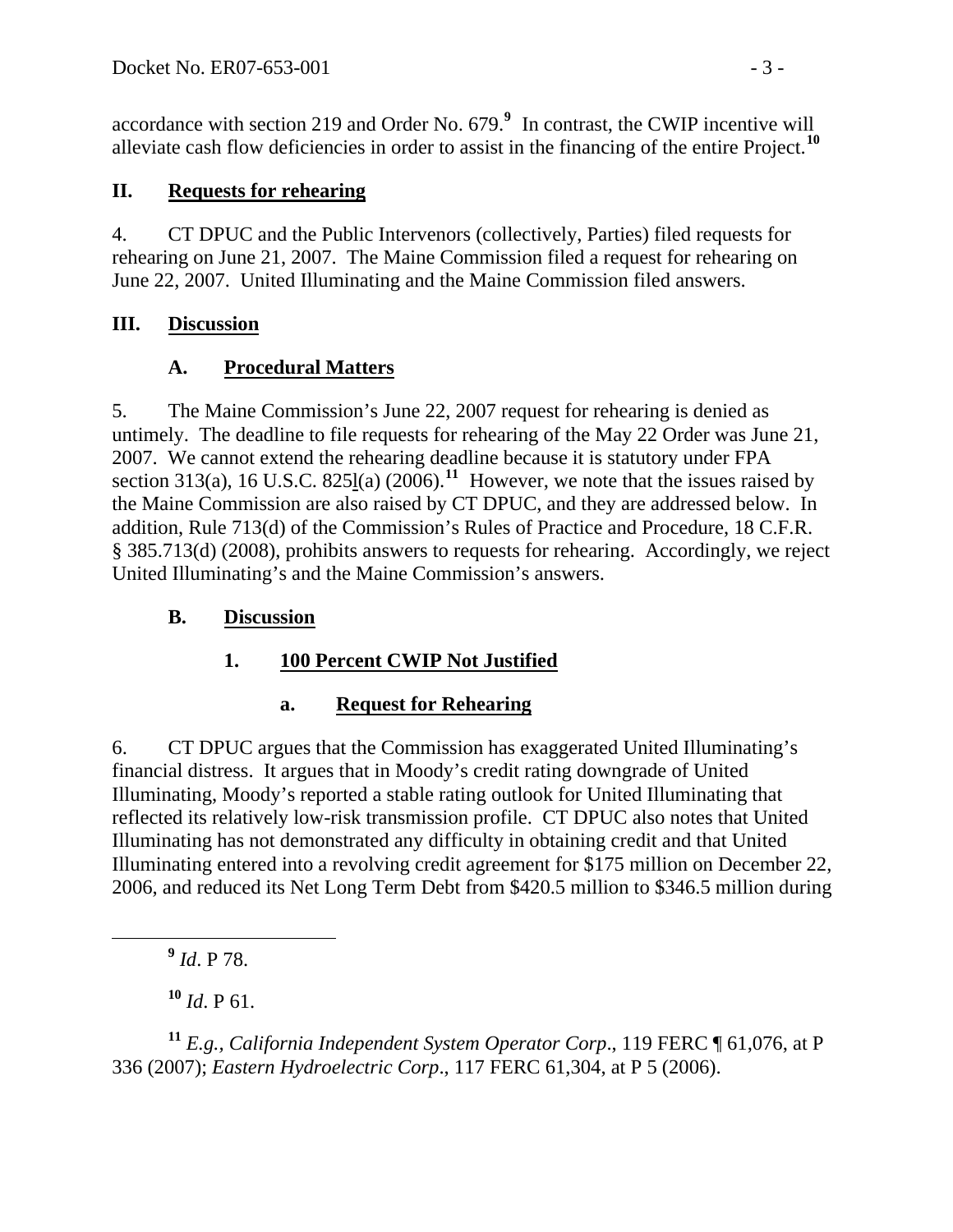2006.**<sup>12</sup>** CT DPUC argues that these facts are inconsistent with any perceived expectation of a downgrade or an increase in the cost of debt to complete the Project. CT DPUC argues that the Commission has not shown that United Illuminating faces demonstrable risks that justify a CWIP incentive.**<sup>13</sup>** Further, CT DPUC states that no facts support the Commission's assertion that United Illuminating's "financial strain, weakened earnings, and weakened asset protection" jeopardize its ability to complete the Project.**<sup>14</sup>**

7. Further, CT DPUC argues that the Commission erred in comparing United Illuminating's estimated construction costs and transmission plant in service with industry averages from 1985 through 2005, a 20-year span when investment was deficient. CT DPUC contends that the Commission erred by using United Illuminating's CWIP at the very end of the Project, as a percentage of transmission plant in service. CT DPUC argues that using United Illuminating's CWIP at any other point before 2009 yields a CWIP that is closer to even the deficient industry-wide levels over the past 20 years.**[15](#page-3-0)**

### **b. Commission Determination**

8. We reject arguments that the Commission should not have approved recovery of 100 percent CWIP in rate base. United Illuminating demonstrated in its FPA section 205 filing that the Project represents a large investment for the company, relative to its size and historical transmission investment. The inclusion of 100 percent CWIP in rate base for United Illuminating will further the goals of section 219 by providing up-front regulatory certainty and rate stability. The current cash flow provided by this incentive will ease the pressures on United Illuminating's finances caused by the construction of the Project. It will enhance cash flow, reduce interest expense, and improve coverage ratios used by rating agencies to determine credit quality by replacing non-cash allowance for funds used during construction (AFUDC) with cash earnings. Without this incentive, United Illuminating could experience deterioration in its credit quality that could lead to higher rates and commitment fees, in addition to increasing its borrowing costs under any new long-term borrowing arrangements.

9. In addition, CWIP will result in better rate stability for customers. As we have explained before, when certain large scale transmission projects come on line there is a

<span id="page-3-0"></span>**<sup>15</sup>** *Id*. at 14.

**<sup>12</sup>** CT DPUC's Request for Rehearing at 12 (citing United Illuminating's May 18, 2007 FERC Form No. 1 at 123.8-123.9).

**<sup>13</sup>** *Id*. at 15.

**<sup>14</sup>** *Id*. at 16 (citing May 22 Order, 119 FERC ¶ 61,182 at P 71).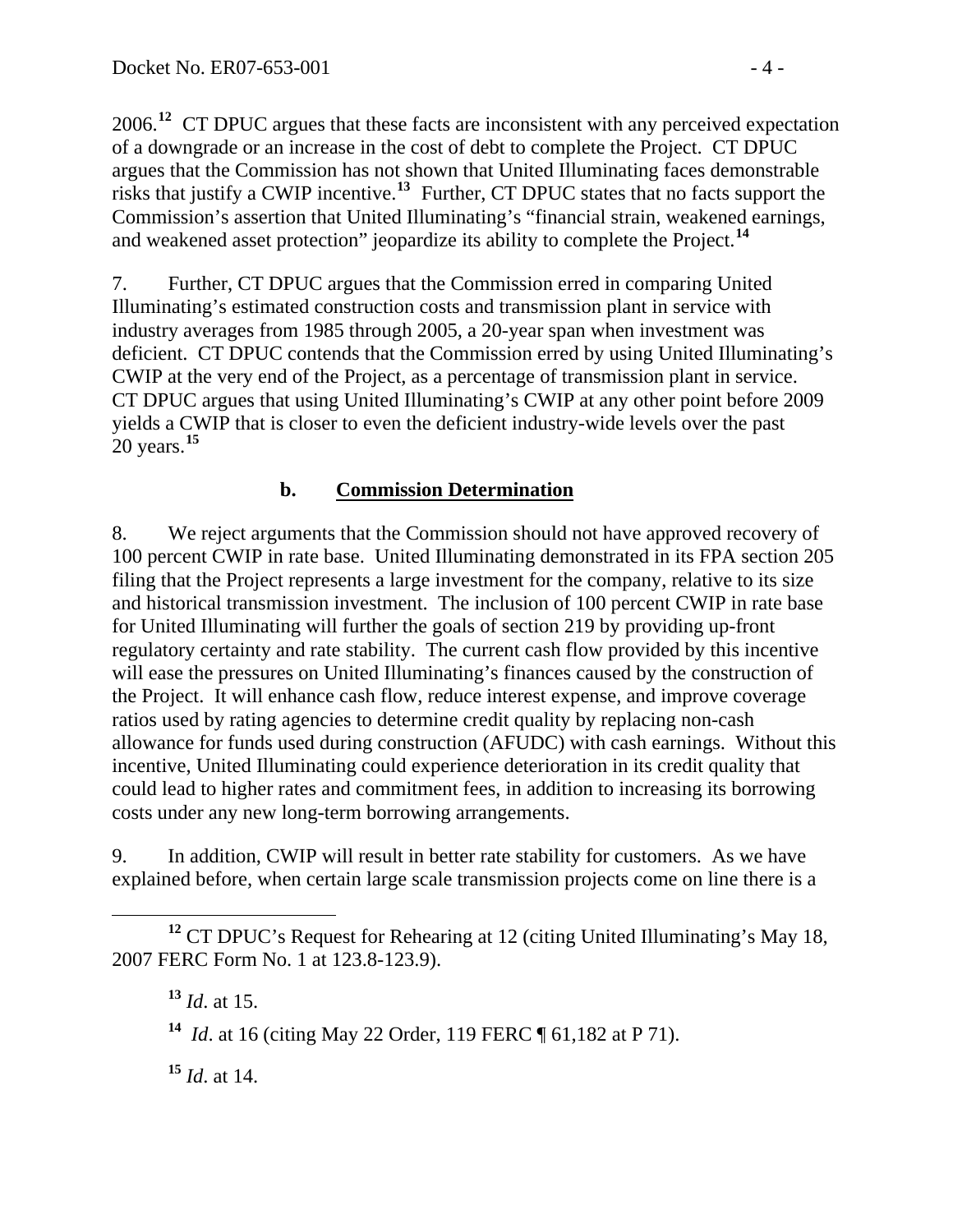risk that consumers may experience "rate shock" if CWIP is not permitted in rate base.**<sup>16</sup>** By allowing CWIP for the Project, the rate impact of the Project can be spread over the entire construction period and will help consumers avoid a return on and of capitalized AFUDC.**<sup>17</sup>**

10. CT DPUC's arguments that the Commission exaggerated United Illuminating's financial distress misses the point that the key issue is not whether United Illuminating's financial position is distressed, but rather whether the CWIP rate incentive will help assure that the Project will be financed on favorable terms and completed in a timely manner.<sup>[18](#page-4-0)</sup> Also, in its FPA section 205 filing, United Illuminating included an analysis of how increasing its CWIP percentage from the previously-approved 50 percent to 10 0 percent will improve its cash flow during construction of the Project.<sup>[19](#page-4-1)</sup>

11. We also reject CT DPUC's argument that the Commission exaggerated the magnitude of United Illuminating's anticipated expenses by comparing the Project costs to those when United Illuminating, like most utilities, neglected its transmission investments. Section 219 of the FPA and, in turn, Order No. 679, were intended to address the problem of industry-wide underinvestment in transmission by encouraging new transmission investment. Thus, it should not seem unusual that the applicant's estimated new investment in transmission may be compared to costs during a period of less investment in transmission. It is not an exaggeration to note how much the utility is spending in relation to its current transmission investment. That is a factual matter. Further, Order No. 679 did not adopt a policy of analysis of how much each public utility ought to have spent and when it ought to have done so. While it may be true that if United Illuminating had invested in transmission earlier its current investment costs might be lower, there is nothing in Order No. 679, Order No. 679-A, or subsequent Commission precedent that requires an applicant for incentives to show that it proposed necessary investment at the earliest time of a potential problem. Further, as noted above, the Commission looked at the size of the Project relative to United Illuminating's size.

 $17 \, Id.$ 

<span id="page-4-0"></span>**<sup>18</sup>** May 22 Order, 119 FERC ¶ 61,182 at P 63.

<span id="page-4-1"></span>**<sup>19</sup>** Exh. No. UI-10 at 6-8; Exh. No. UI-11.7.

 $\overline{a}$ **<sup>16</sup>** *E.*g., *American Electric Power Service Corp.*, 116 FERC ¶ 61,059, at P 59 (2006), *order on reh'g*, 118 FERC ¶ 61,041, at P 27 (2007).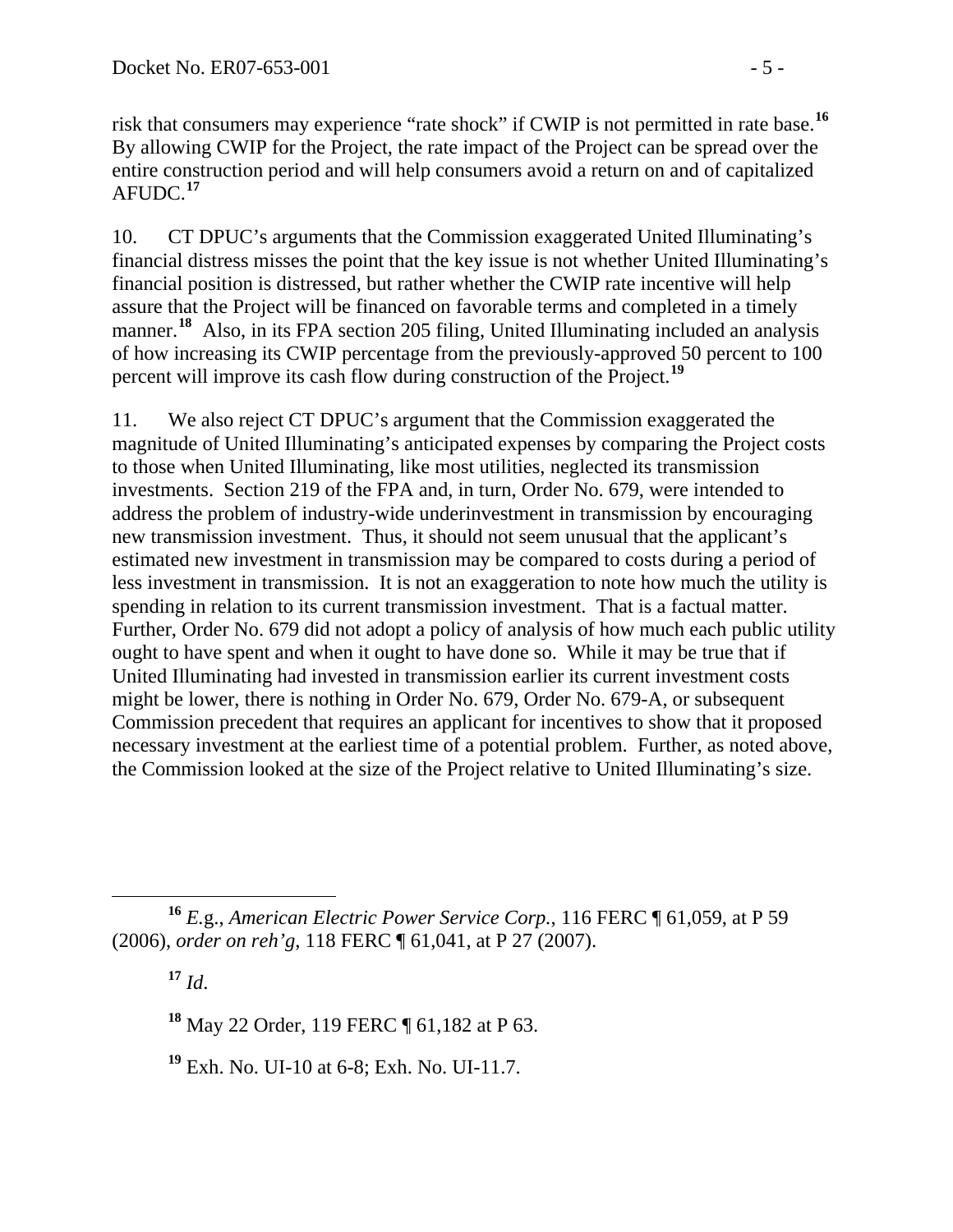## **2. Acceptance of the Advanced Transmission Technology Incentive**

## **a. Request for Rehearing**

12. Parties argue that the Commission should have rejected United Illuminating's request for an advanced technologies incentive or should have conducted an evidentiary hearing to determine whether the use of XLPE cables constitutes the use of "advanced technologies." For example, CT DPUC argues that the Commission did not explain how it defined "advanced" technologies, what analysis it used to assess the XLPE cable technology, or what facts it relied on to conclude that XLPE cable was an advanced technology.

# **b. Commission Determination**

13. We disagree that the Commission should have instituted an evidentiary hearing to determine whether XLPE cable is an advanced transmission technology. There was sufficient record evidence for us to rule on United Illuminating's request for a 50 basis point ROE adder in the instant case. As we explained in the May 22 Order, more than 24 of the Project's 69 miles will employ underground XLPE cable.<sup>[20](#page-5-0)</sup> XLPE technology has not been widely used within the United States at voltage levels such as 345 kV for lengths over 1,000 meters.

14. In addition, the innovative use of XLPE cable will improve the reliability of this project over alternative technologies. In reviewing requests for separate adders for advanced technology, the Commission reviews record evidence to decide if the proposed technology warrants a separate adder because it reflects a new or innovative domestic use of the technology that will improve reliability, reduce congestion, or improve efficiency.**[21](#page-5-1)** The use of XLPE cable will reduce line capacitance, which in turn will improve system reliability by reducing the likelihood of temporary over-voltages.**[22](#page-5-2)** Sufficient evidence supporting this was in the record before the Commission. Accordingly, the request for rehearing on this issue is denied.

**<sup>20</sup>** May 22 Order, 119 FERC ¶ 61,182 at P 73.

<span id="page-5-1"></span><span id="page-5-0"></span>**<sup>21</sup>** *See, e.g*., *NSTAR Elec. Co*., 125 FERC ¶ 61,313, at P 73-77 (2008). The Commission has also explained how its consideration of requests for such separate advanced technology adders relates to its consideration of issues related to advanced technologies as part of the overall nexus analysis required by Order No. 679. *See, e.g*., *Tallgrass Transmission, LLC*, 125 FERC ¶ 61,248, at P 54-55, 59-60 (2008).

<span id="page-5-2"></span>**<sup>22</sup>** March 23, 2007 United Illuminating Filing, Docket No. ER07-653-000.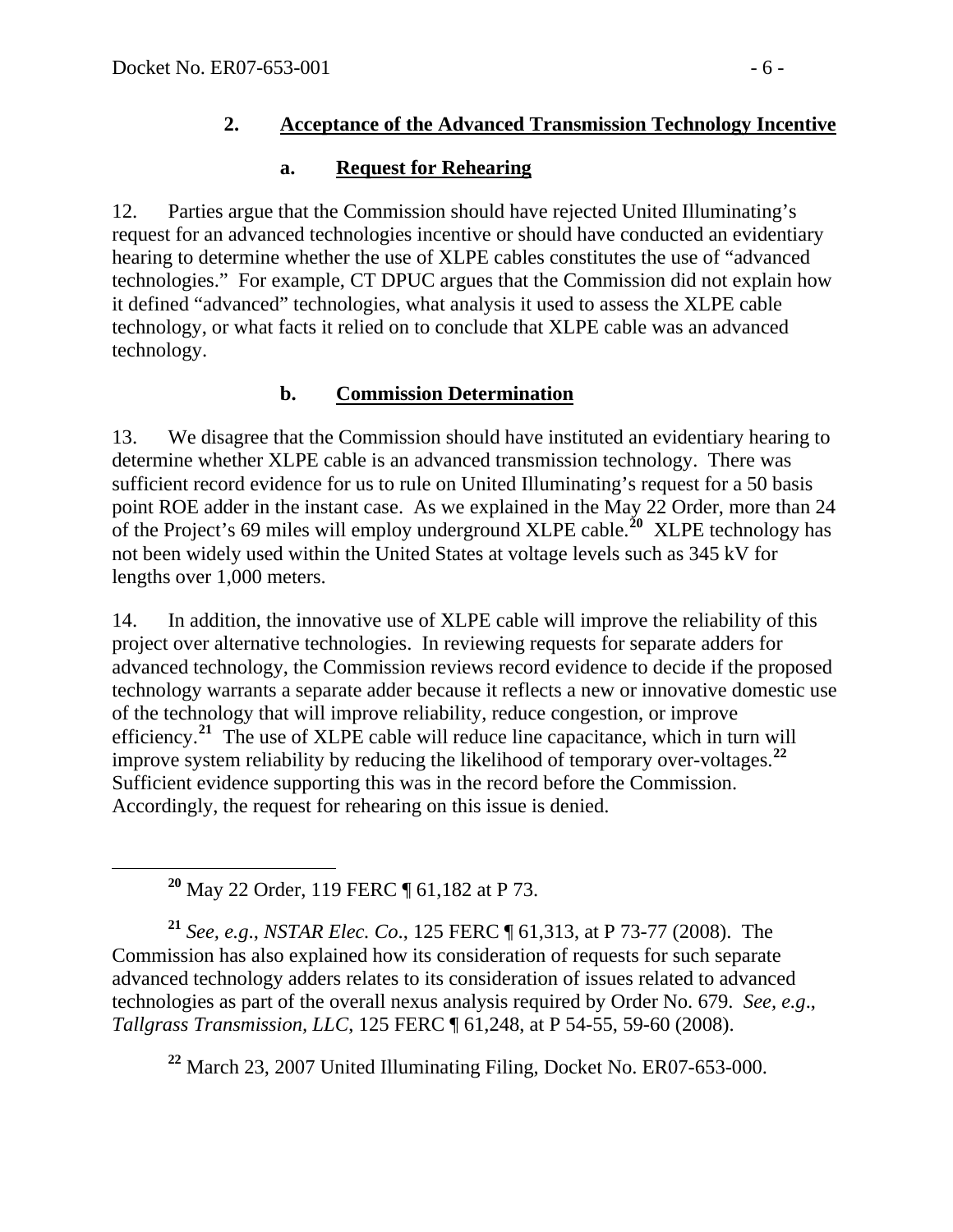#### **3. Limit the Advanced Transmission Technology Adder to Only the Incremental Costs of the XLPE Cable**

### **a. Requests for Rehearing**

15. CT DPUC argues that in the event the Commission rejects its request for rehearing related to the 50 basis point adder for XLPE cable, the Commission should at a minimum limit the application of the adder to only the incremental costs of XLPE cable over the conventional high-pressure fluid filled (HPFF) cable. It argues that there is no basis to reward United Illuminating with a higher ROE for those costs than it would have incurred even if it had not used advanced technologies. CT DPUC explains that United Illuminating would not have been entitled to a 50 basis point adder if it had used HPFF cable because that was the customary design for this application. It adds that United Illuminating's costs for activities like digging or tunneling the trench to bury the cable should not be subject to an ROE adder, and that there is no basis for applying an ROE adder to the same work that will be necessary simply because the cable to be installed represents "advanced" transmission technology.

### **b. Commission Determination**

16. We reject arguments that the adder should be limited to the incremental costs of XLPE cable over the more conventional HPFF. First, we note that this issue is being raised for the first time on rehearing. Although we generally view such tactics with disfavor because it disrupts to the administrative process and creates a moving target for parties seeking a final administrative decision,**[23](#page-6-0)** we nevertheless find no merit in this argument. CT DPUC's assumption that underground HPFF cable would not have been eligible to receive incentive ratemaking treatment is merely speculative. Moreover, Order No. 679 does not establish a policy of basing incentive ratemaking decisions on theoretical costs of alternative technologies. Order No. 679 also stated that the Commission did not intend to routinely set incentives cases for hearing or require costbenefit analyses, in part because such steps could create uncertainty among prospective investors in transmission infrastructure and frustrate the goals of section 219 of the  $FPA.<sup>24</sup>$  $FPA.<sup>24</sup>$  $FPA.<sup>24</sup>$ 

<span id="page-6-0"></span>17. Also, we reject CT DPUC's argument that the costs associated with undergrounding should not be eligible for incentives. CT DPUC argues that United Illuminating should not be allowed the 50 point adder because it would incur the same costs for activities such as digging and tunneling even if it had not used advanced

**<sup>23</sup>** *Baltimore Gas & Electric Co.*, 91 FERC ¶ 61,270, at 61,922 (2000).

<span id="page-6-1"></span>**<sup>24</sup>** Order No. 679, FERC Stats. & Regs. ¶ 31,222 at P 65, 79.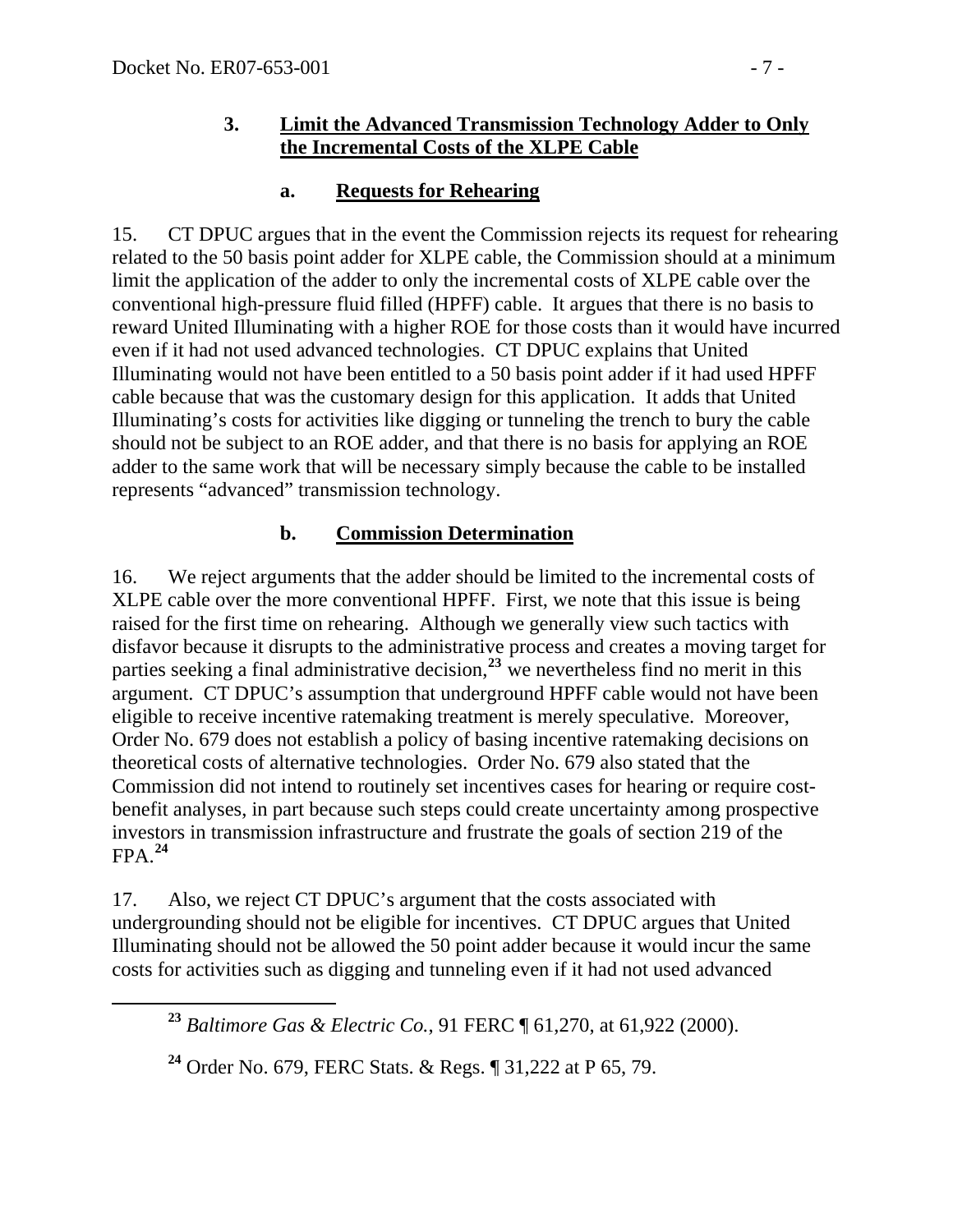technologies. However, in this case, these activities are inseparable from the advanced technologies being used. As discussed above, United Illuminating will employ underground cable for the maximum distance that is technically feasible; thus, it is the combination of using XLPE cable with the case-specific use of such cable at high voltages at great distances that warrants the extra incentive and makes it distinct from the other incentives that United Illuminating was granted.**<sup>25</sup>** The underground XLPE cable technology meets the standards set forth in Order No. 679 for eligibility for an advanced transmission technology incentive. Accordingly, the request for rehearing on this issue is denied.

## **4. Failure To Satisfy Nexus Test/Duplicative Incentives**

## **a. Request for Rehearing**

18. Parties argue that the Commission acted arbitrarily and capriciously when it approved recovery of 100 percent of CWIP in rate base in order to assist in financing of the entire project without considering or analyzing the effect of its prior approval of ROE incentives that were also intended to assist United Illuminating in obtaining favorable financing terms. Parties further argue that the Commission acted arbitrarily and capriciously when it awarded United Illuminating a 50 basis point adder to its ROE for costs associated with, and electrically necessary to support, the underground XLPE cable portion of the project without considering whether such incentives are necessary in light of the previously approved 100 basis point adders applicable to the project.

19. Parties argue that the Commission erred in concluding that the "nexus" standard set forth in Order Nos. 679 and 679-A had been met with respect to the total package of incentives. Parties contend that where the result is a combination of an ROE adder based on a fact-specific determination that the Project at issue employs advanced technologies with previous, generic determinations that any new transmission construction, including construction employing advanced technologies would receive a 100 basis point ROE adder along with a related 50 basis point adder, the nexus standard has not been met.

20. Public Intervenors argue that the May 22 Order fails to explain why the additional adder is justified given United Illuminating's statements in support of the adder authorized in Opinion No. 489, in which it noted that "an adder of 100 basis points is significant enough to have an impact on utilities considering investments in new

<sup>&</sup>lt;sup>25</sup> In addition, the underground portion of the upgrade and United Illuminating's innovative use of the 345kV XLPE underground cable facilitated acceptance of the Project in highly concentrated urban and suburban portions of the route, helped avoid substantial, costly, and time-consuming condemnations, and reduced the time and costs associated with both installation and maintenance of the transmission facilities. *Id*.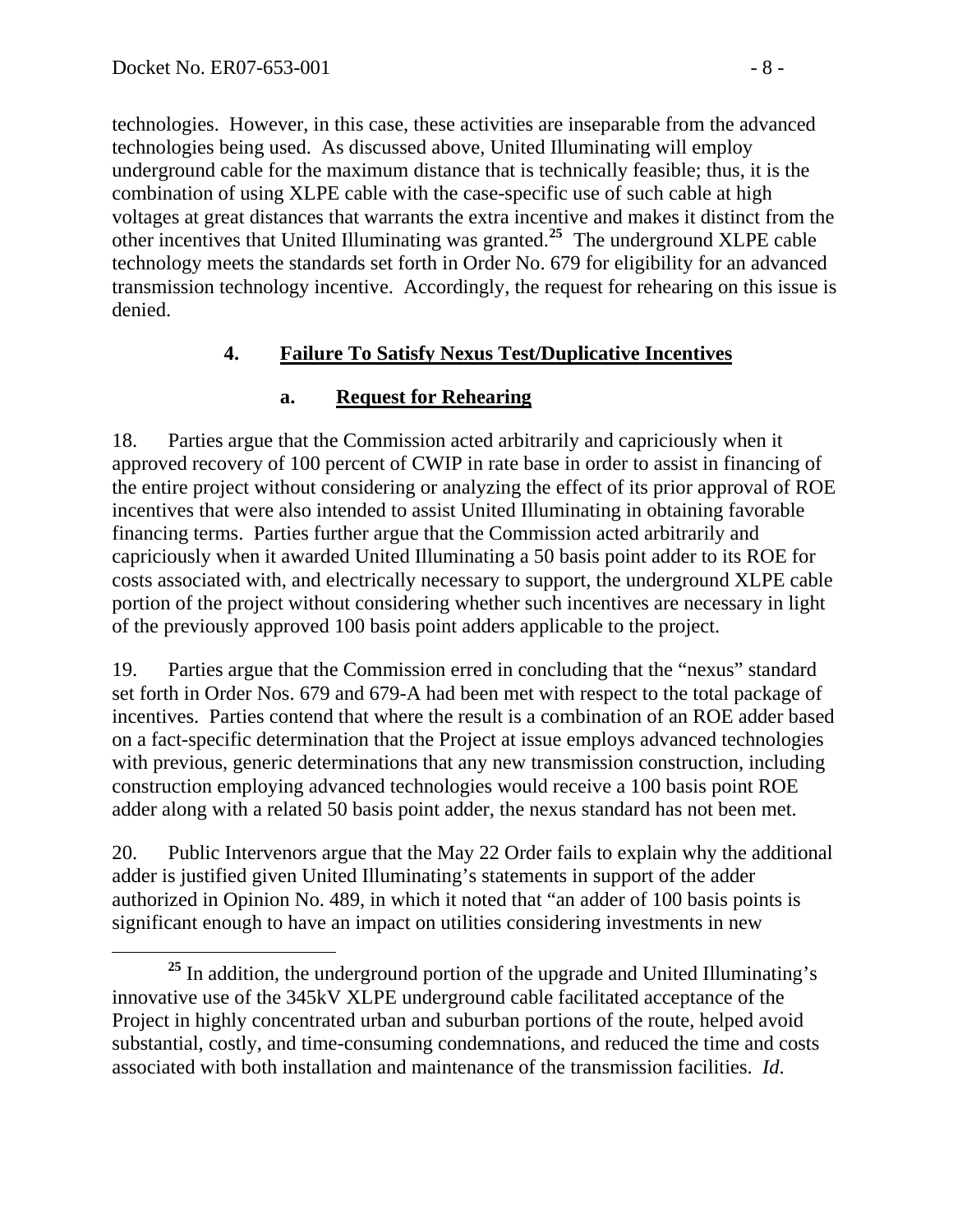transmission."**<sup>26</sup>** They add that the Commission found in Opinion No. 489 that an acrossthe-board ROE adder would be sufficient to trigger the needed investment response, based in part on representations made by transmission owners.**<sup>27</sup>**

21. CT DPUC argues that the Commission had previously found that an incentive targeted to advanced technologies would be "unworkable and unnecessary" and "could lead to arbitrary results and could provide perverse incentives as it relates to the proposals and selection of new transmission projects."**[28](#page-8-0)**

22. Public Intervenors argue that the fact that the ROE for United Illuminating will be capped in the upper end of the zone of reasonableness does not preclude any party from scrutinizing the 50 basis point adder, nor does the ROE falling in this range necessarily mean the incentive adder is reasonable. Public Intervenors contend that the Commission made clear in Order No. 679-A that it would not routinely grant ROEs in the upper-end of the zone of reasonableness.**[29](#page-8-1)**

## **b. Commission Determination**

23. As required by Order No. 679-A, we must "examine the total package of incentives, the inter-relationship between any incentives and how any requested incentives address the risks and challenges faced by the project."**[30](#page-8-2)** Parties argue that we have not sufficiently considered the inter-relationship between the CWIP incentive requested, the advanced technology incentive and the ROE incentive granted previously in Opinion No. 489. We disagree. In Order No. 679-A, the Commission clarified that its nexus test is met when an applicant demonstrates that the total package of incentives requested is "tailored to address the demonstrable risks of challenges faced by the applicant."**[31](#page-8-3)** In the May 22 Order, we found that United Illuminating has shown, *inter alia*, that its Project faces unique challenges relating to cash flow, possible

**<sup>27</sup>** *Id.* at 12.

<span id="page-8-2"></span><span id="page-8-1"></span><span id="page-8-0"></span>**<sup>28</sup>** CT DPUC June 21, 2007 Request for Rehearing at 19 (citing Opinion No. 489, 117 FERC ¶ 61,129, at P 124 (2006)).

**<sup>29</sup>** Public Intervenors June 21, 2007 Request for Rehearing at 22.

**<sup>30</sup>** Order No. 679-A, FERC Stats. & Regs. ¶ 31,236 at P 21.

<span id="page-8-3"></span> $31$  *Id.* P 40.

**<sup>26</sup>** Public Intervenors June 21, 2007 Request for Rehearing at 11 (citing New England Transmission Owners June 27, 2005 Brief on Exceptions at 4, Docket No. ER04-157-004).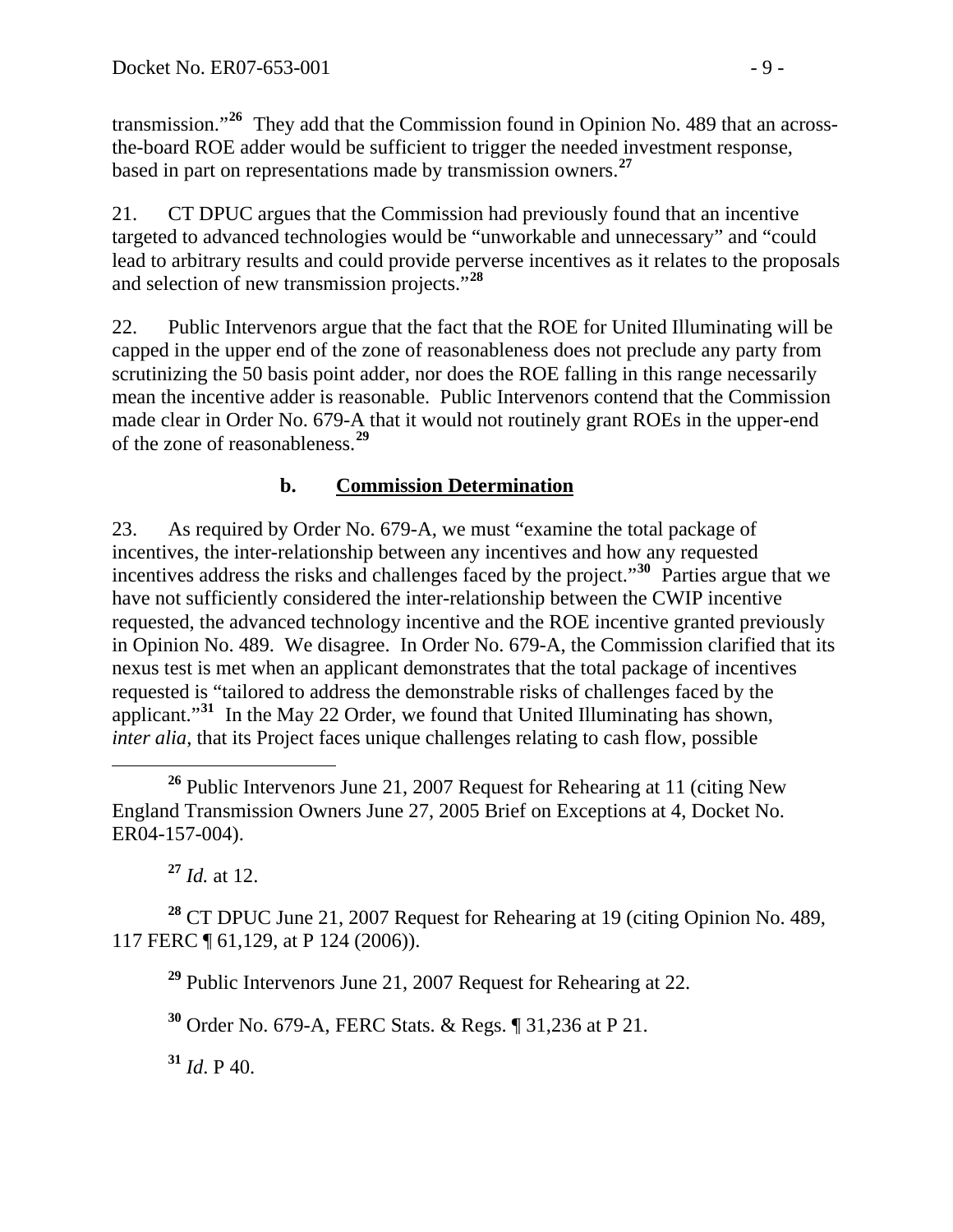deterioration of its credit quality, potential increased borrowing costs, the need to assume significant new short- and long-term debt and regulatory uncertainties. In fact, we found that United Illuminating has demonstrated that its project faces risks and challenges that are above and beyond those we relied upon in Opinion No. 489.**<sup>32</sup>**

24. In examining the total package of incentives, the Commission found that United Illuminating should be granted both the Opinion No. 489 ROE incentive and the 100 percent CWIP recovery requested in the instant proceeding.**[33](#page-9-0)** The Commission explained that the ROE incentive and the CWIP incentive were not mutually exclusive, as they address two different problems.**[34](#page-9-1)** Further, the Commission also stated that when it assessed the total package of incentives that it examined the advanced technology incentive independent of the CWIP incentive and the enhanced ROE for risks and challenges associated with the Project. The Commission found that United Illiminating had shown that its total package of incentives had met the Commission's nexus test.**[35](#page-9-2)**

25. In addition, we are not persuaded by Public Intervenors' argument that United Illuminating has already been granted an advanced transmission technology ROE adder through the previously-granted 100 basis point adder. Public Intervenors point to statements made by the Commission in Opinion No. 489 that an across-the-board adder

**<sup>32</sup>** May 22 Order, 119 FERC ¶ 61,182 at P 69.

**<sup>33</sup>** *Id.* P 69, 78.

<span id="page-9-1"></span><span id="page-9-0"></span>**<sup>34</sup>** In *Commonwealth Edison Co.*, 124 FERC ¶ 61,231, at P 29 (2008), the Commission held:

A higher ROE encourages new transmission investment because it provides a longer term higher return on equity after the project comes on line, only for that new investment, and makes that transmission project more attractive as an investment. CWIP, on the other hand, allows a company to earn a return on construction costs for the project during the construction period. It helps companies, like ComEd, protect their financial health during the construction period by minimizing capital costs, reducing interest expense, increasing cash flows, and improving a company's coverage ratios, which are used by rating agencies to determine credit quality. These benefits, in turn, help companies ease financial burdens associated with funding significant transmission projects, like Phase II of the West Loop Project.

<span id="page-9-2"></span>**<sup>35</sup>** May 22 Order, 119 FERC ¶ 61,182 at P 78.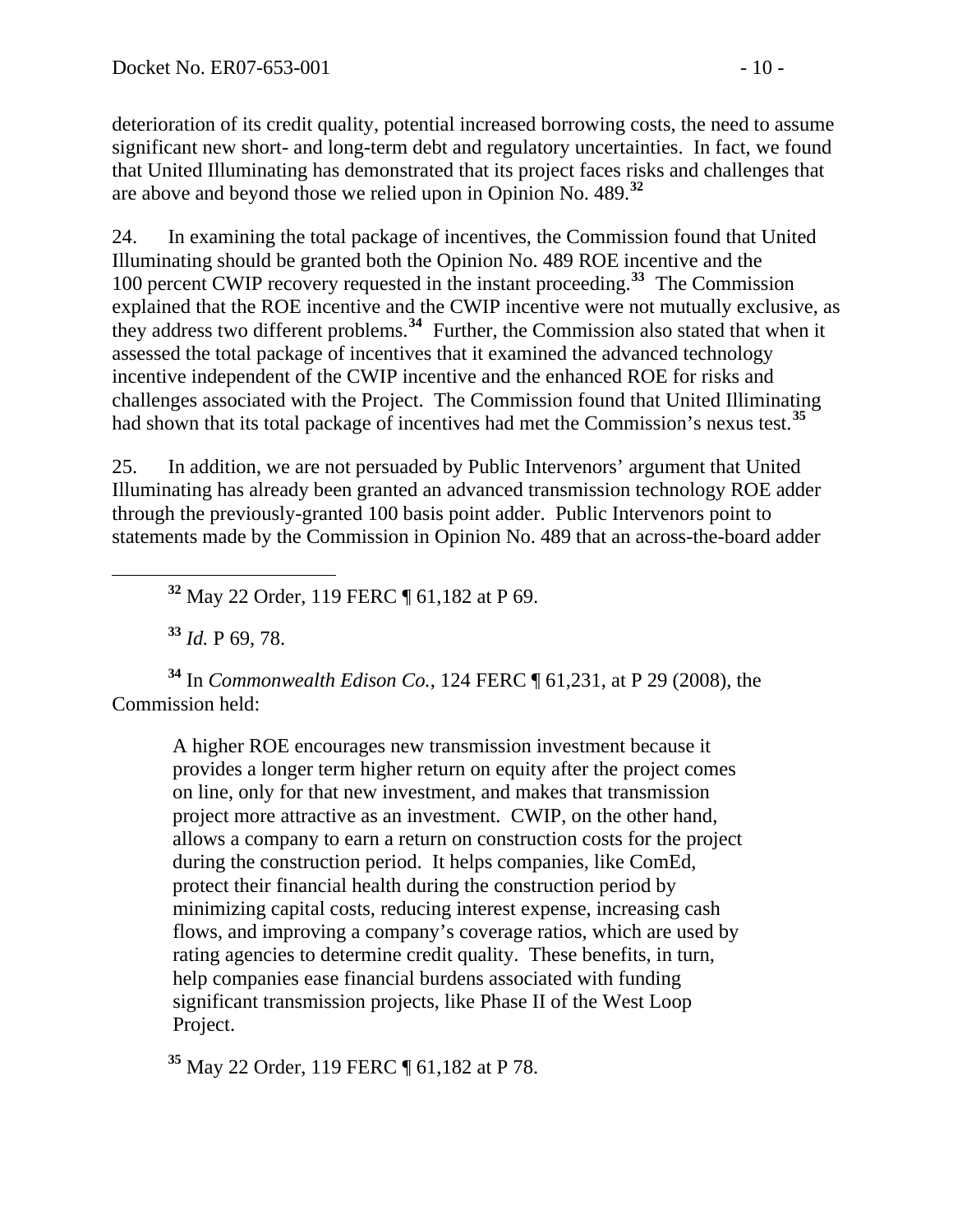would be sufficient to trigger needed investment. However, in Order No. 679, we found that "[t]o the extent that applicants believe additional incentives for their advanced transmission technology applications are needed, they can make a case for advanced transmission incentives in their individual proceedings and the Commission will make a case-by-case determination."**<sup>36</sup>**

26. Parties reiterate arguments raised in earlier protests that United Illuminating had made statements in prior proceedings that additional incentives are unnecessary or harmful. However, in the May 22 Order, we rejected the argument that the principle of judicial estoppel prevented United Illuminating from requesting an ROE incentive for advanced transmission technology in this proceeding. In so doing, the May 22 Order explained that Opinion No. 489 did not grant ROE incentives based on advanced transmission technology. The May 22 Order further explained that the ROE adder for the use of advanced transmission technologies is distinct from the ROE adders approved in Opinion No. 489 (i.e., for new transmission and RTO participation).**[37](#page-10-0)** Parties make no new arguments that warrant changing that determination.

27. With respect to Public Intervenors' argument that the fact that the 50 basis point ROE that will be capped at the top of the zone of reasonable returns established in Opinion No. 489 does not immunize the 50 basis point adder from scrutiny, we note that in Order No. 679 we stated that when an application for an incentive-based ROE is filed with the Commission, we would determine the appropriate ROE level on a case-by-case basis. We also observed that such action, which involves scrutiny on a case-by-case basis, is consistent with the Commission's long-standing approach that has been found to be just and reasonable.**[38](#page-10-1)** Consistent with this authority, the Commission found that United Illuminating adequately supported its request for the rate incentives granted in the May 22 Order, and that United Illuminating's ROE would not exceed the top end of the zone of reasonableness established by the Commission.

# **5. Obligation to Build**

## **a. Requests for Rehearing**

28. Parties argue that United Illuminating should not be granted an additional 50 basis point ROE adder for advanced technologies because it already possessed a contractual commitment to build the Project irrespective of the adder. Public Intervenors note that

**<sup>36</sup>** Order No. 679, FERC Stats. & Regs. ¶ 31,222 at P 299.

<span id="page-10-0"></span>**<sup>37</sup>** May 22 Order, 119 FERC ¶ 61,182 at P 80-91.

<span id="page-10-1"></span>**<sup>38</sup>** *See, e.g*., Order No. 679, FERC Stats. & Regs. ¶ 31,222 at P 93.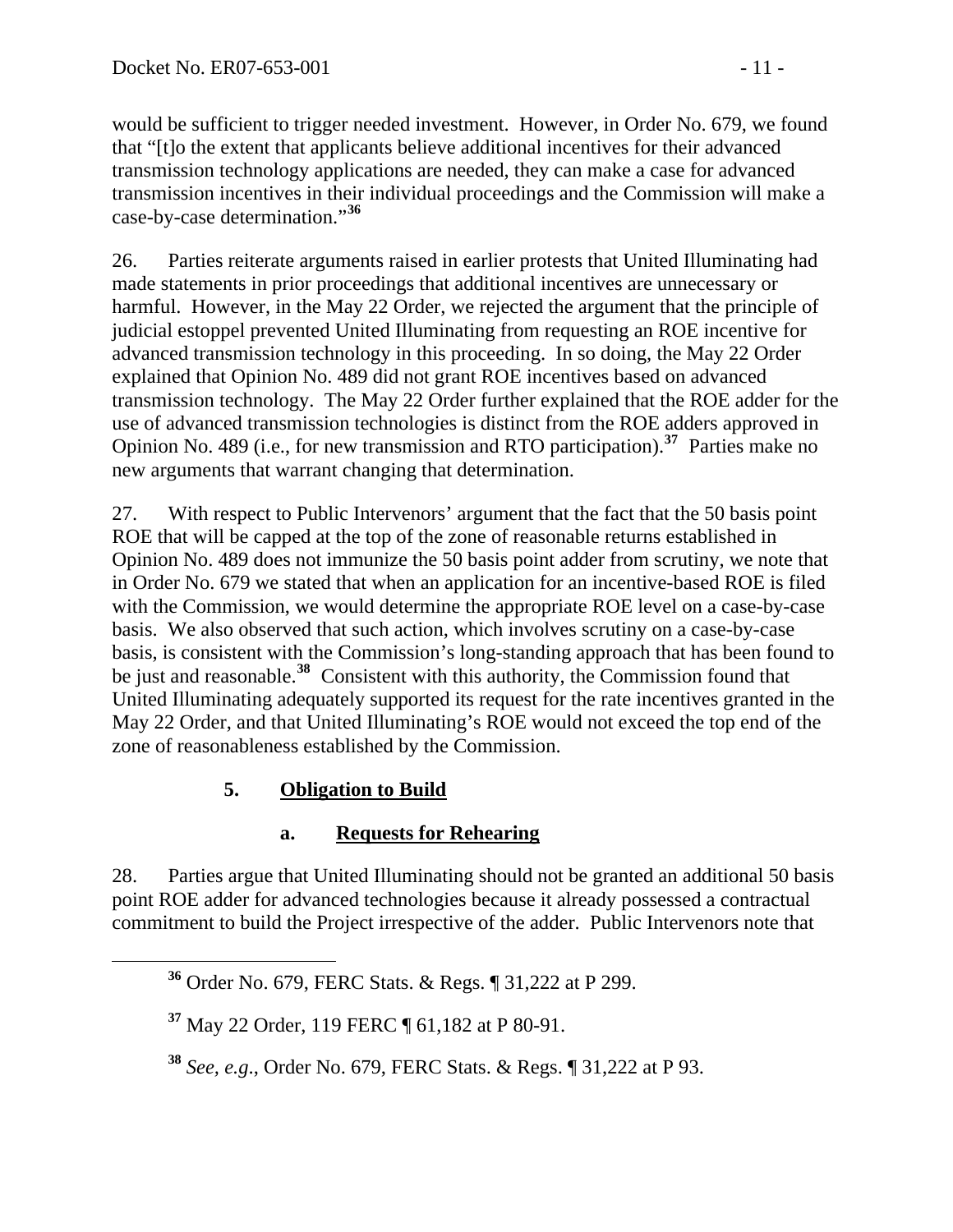Order No. 679-A states that a "prior contractual commitment or statute may have a bearing on our nexus evaluation of individual applications."**<sup>39</sup>** They add that the Commission has previously emphasized the appropriateness of providing incentives to companies that undertake voluntarily to invest in new transmission.**<sup>40</sup>**

29. CT DPUC argues that United Illuminating is receiving "incentives" for actions which United Illuminating originally objected to, and which it has been irrevocably committed to build, since at least April 2005, thus providing transmission customers no value for their increased ROE payments. It argues that the Commission has not explained, what, if anything, United Illuminating could do differently at this stage than to proceed with its fully approved and committed XLPE cable design and installation. Public Intervenors argue that the Commission has rejected incentive requests in circumstances in which the requisite regulatory approvals have already been obtained, citing *Commonwealth Edison Co*. **[41](#page-11-0)** Public Intervenors argue that siting issues have been resolved and that the second phase of the Project is already underway.

### **b. Commission Determination**

30. We reject Public Intervenors' assertion that United Illuminating should not receive the advanced transmission technology adder because United Illuminating is under a contractual obligation to build all transmission projects determined to be needed by ISO New England. Under Order No. 679-A, the Commission explicitly stated that an obligation to build does not preclude eligibility for incentives.**[42](#page-11-1)** Public Intervenors' narrow interpretation of Order No. 679 would deny the Commission the authority to grant an ROE incentive under many circumstances – an authority that Congress expressly granted the Commission in FPA section 219.

31. CT DPUC argues that the incentives granted in the May 22 Order are an inappropriate "reward" for decisions that United Illuminating has already made. We reject this argument. The Commission does not deny incentives solely because certain construction decisions were made prior to the filing of an application for incentives. In

**<sup>40</sup>** *Id*. at 17 (citing *Duquesne Light Co*., 118 FERC ¶ 61,087, at P 53 (2007) and *American Elec. Power Serv. Corp*., 116 FERC ¶ 61,059, at P 44 (2006)).

<span id="page-11-1"></span><span id="page-11-0"></span>**<sup>41</sup>** *Commonwealth Edison Co*., 119 FERC ¶ 61,238, at P 63 (2007) (*Commonwealth Edison*).

**<sup>42</sup>** Order No. 679-A, FERC Stats. & Regs ¶ 31,236 at P 122.

**<sup>39</sup>** Public Intervenors June 21, 2007 Request for Rehearing at 16 (citing Order No. 679-A at P 122.)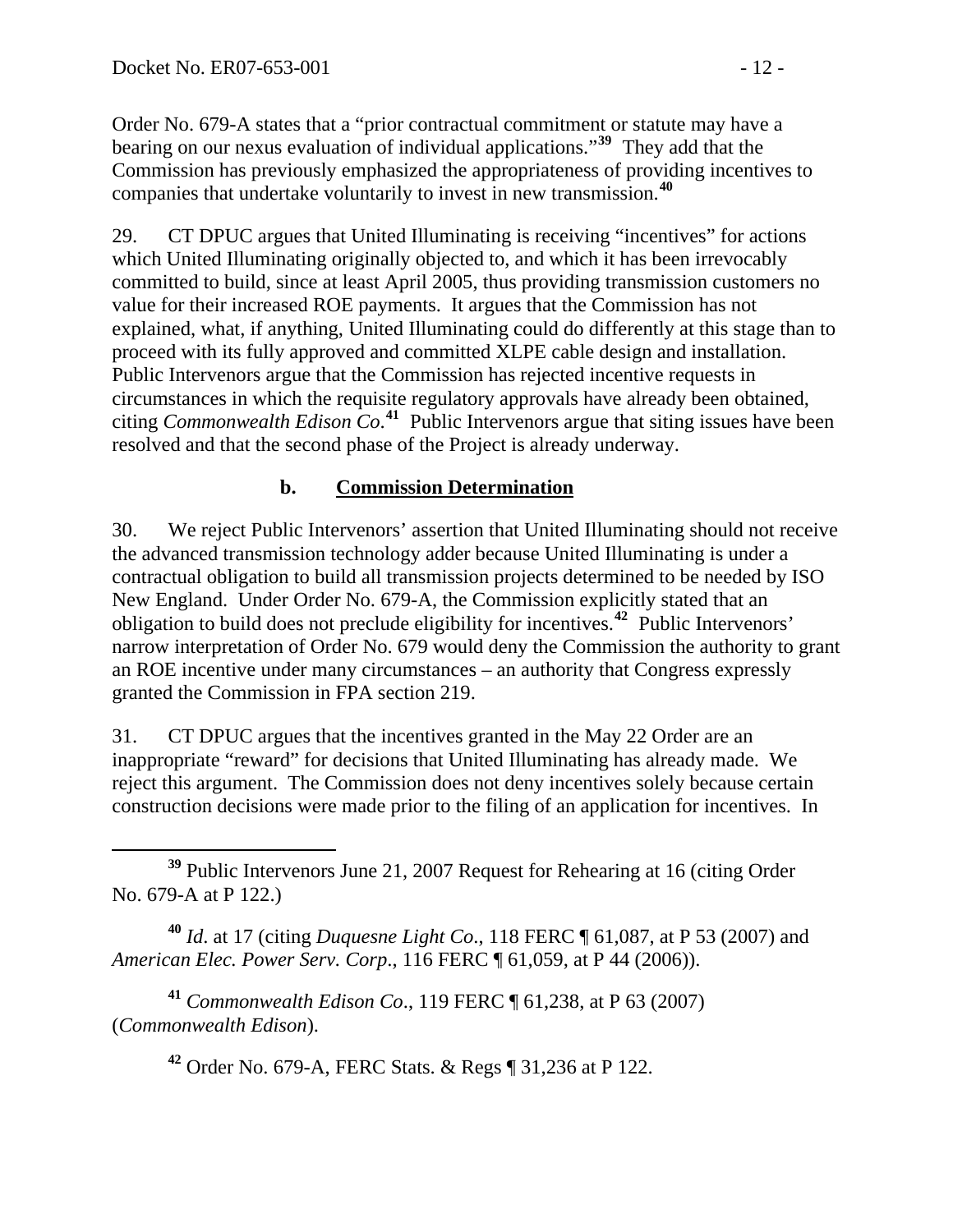other cases, we have granted transmission incentives for projects that were completely planned, approved by a state siting authority or regional planning process, and under construction.**<sup>43</sup>** Indeed, under Order No. 679-A, an applicant is entitled to a rebuttable presumption that its project satisfies section 219 of the FPA if the project has been approved by the relevant state siting board or by a regional planning process.**<sup>44</sup>** This suggests that the Commission contemplated that parties would seek incentives after planning and equipment decisions have been made.

32. While the Commission has declined to grant incentive treatment when an applicant sought incentives after the project was in service or when the project was in final testing,**[45](#page-12-0)** in this case United Illuminating requested an advanced technology incentive while the Project was still under construction. As we noted in Order No. 679, "[e]ven where a project already has been planned or announced, the granting of incentives may help in securing financing for the project or may bring the project to completion sooner than originally anticipated."**[46](#page-12-1)** We expect applicants that request incentive rate treatment to do so in a timely fashion and find that United Illuminating requested the advanced technology incentive while it was facing challenges relating to the installation of the advanced technology, i.e., during the construction phase of the Project's development.

### The Commission orders:

 The requests for rehearing are hereby denied, as discussed in the body of this order.

By the Commission. Commissioners Kelly and Wellinghoff dissenting in part with separate statements attached.

 $(S E A L)$ 

Nathaniel J. Davis, Sr., Deputy Secretary.

 **<sup>43</sup>** *Pepco Holdings, Inc.*, 124 FERC 61,176 (2008); *Duquesne Light Co.*, 118 FERC ¶ 61,087 (2007).

**<sup>44</sup>** Order No. 679-A, FERC Stats. & Regs ¶ 31,236 at P 86,

<span id="page-12-1"></span><span id="page-12-0"></span>**<sup>45</sup>** *Commonwealth Edison Co.*, 122 FERC ¶ 61,037, at P 31 (2008); *NSTAR Elec. Co.*, 125 FERC ¶ 61,313, at P 72 (2008).

**<sup>46</sup>** Order No. 679, FERC Stats. & Regs. ¶ 31,222 at P 35.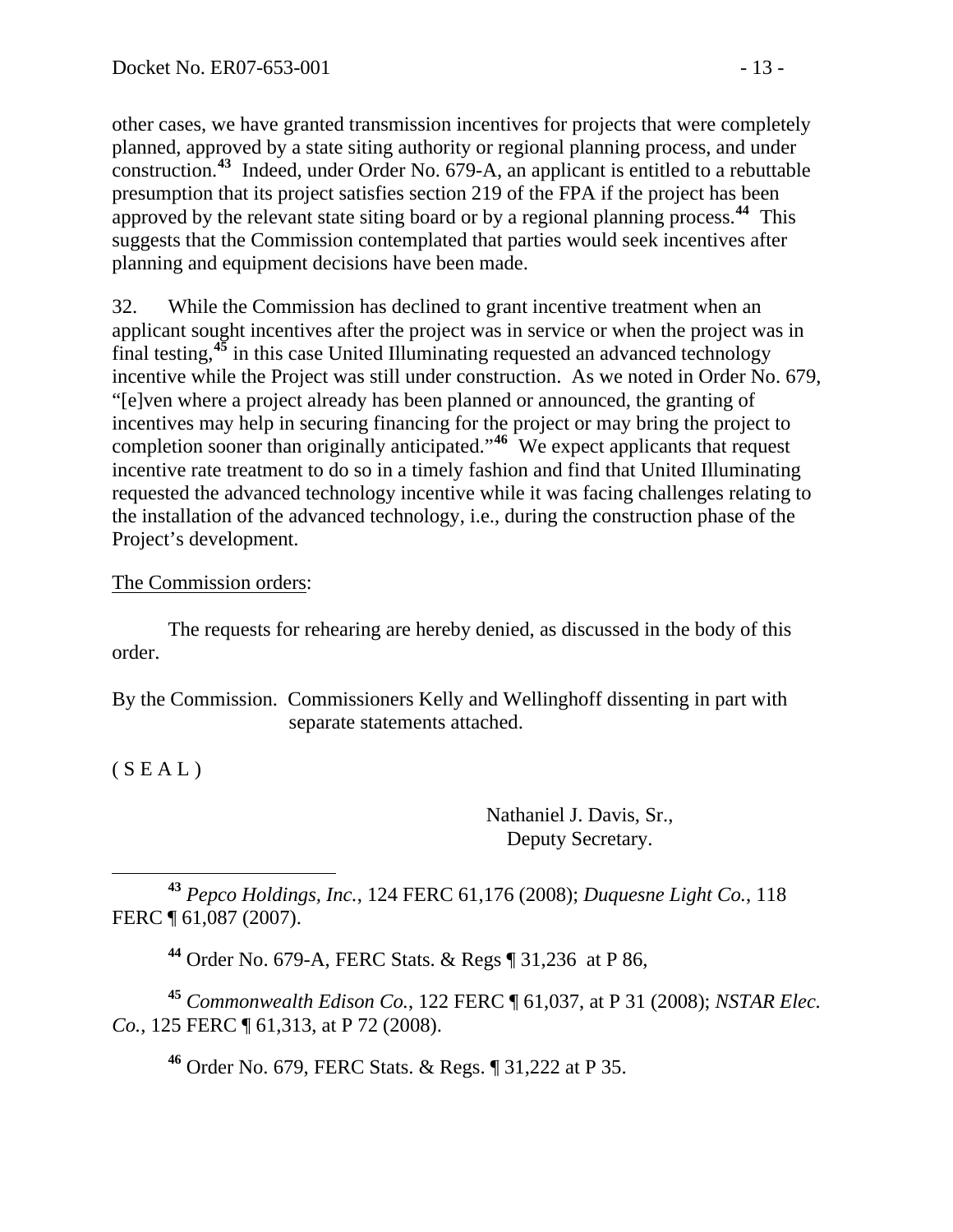#### UNITED STATES OF AMERICA FEDERAL ENERGY REGULATORY COMMISSION

The United Illuminating Company Docket No. ER07-653-001

(Issued January 16, 2008)

KELLY, Commissioner, *dissenting in part*:

 This order addresses rehearing requests filed by several parties in response to a Commission order issued on May 22,  $2007$ .<sup>[1](#page-13-0)</sup> In the May 22 Order, the Commission granted a 50 basis point return on equity (ROE) incentive adder for the use of advanced transmission technologies for a portion of a 345kV transmission project that connects Middletown and Norwalk, Connecticut. The Commission also granted United Illuminating's request for recovery of 100% Construction Work in Progress (CWIP) in rate base for the entire project. Opinion 489, which was issued prior to the May 22 Order, permitted United Illuminating to receive a 100 basis point ROE adder applied to all new transmission construction (including the 345kV project), and a 50 basis point ROE adder for RTO membership applied to all transmission rate base.**[2](#page-13-1)**

 I dissented in part from the May 22 Order and do so here to note that dissent in part. Order No. 679-A requires the Commission to review a new incentive proposal in light of all other incentives in effect for the same project. I did not believe then and do not believe today that United Illuminating adequately demonstrated that the total package of incentives, particularly the combined 200 basis point of incentive ROE adders, was appropriately tailored to the demonstrable risks of the project.

For these reasons, I respectfully dissent in part.

 $\overline{\phantom{a}}$  , which is a set of the set of the set of the set of the set of the set of the set of the set of the set of the set of the set of the set of the set of the set of the set of the set of the set of the set of th

Suedeen G. Kelly

**<sup>1</sup>** *The United Illuminating Co.*, 119 FERC ¶ 61,182 (2007) (May 22 Order).

<span id="page-13-1"></span><span id="page-13-0"></span>**<sup>2</sup>** *Bangor Hydro-Elec. Co.*, Opinion No. 489, 117 FERC ¶ 61,129 (2006), *order on rehearing*, 122 FERC ¶ 61,265 (2008), *order granting clarification*, 124 FERC ¶ 61,136 (2008).